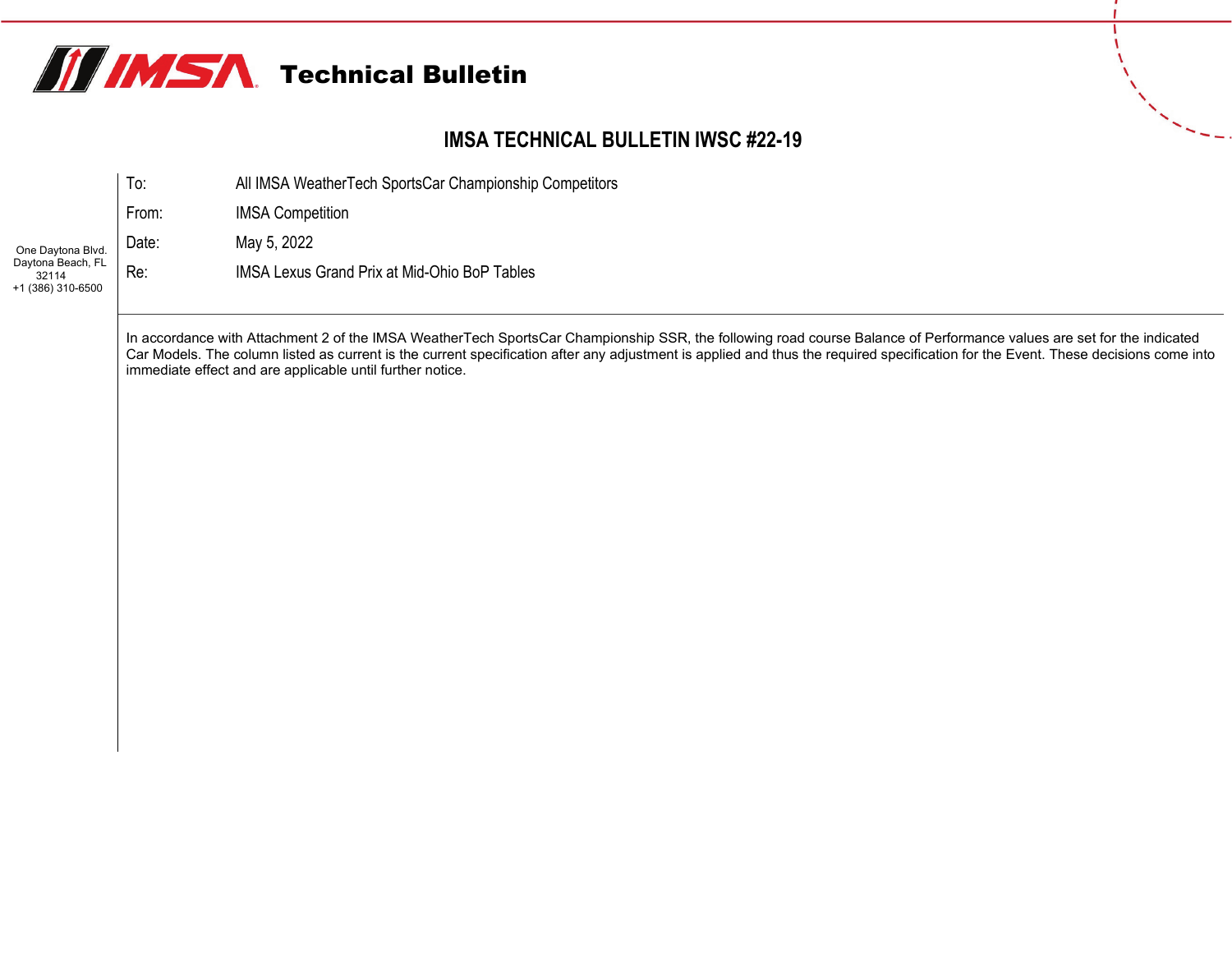## **THIMSA** Technical Bulletin

| <b>DPi</b> | Vehicles |              | Mass  |                                   | Engine   |               |           |             |                                    |         |                                  |                       | Aero          | $ $ Fuel |                    |                       |         |                                            | Notes |
|------------|----------|--------------|-------|-----------------------------------|----------|---------------|-----------|-------------|------------------------------------|---------|----------------------------------|-----------------------|---------------|----------|--------------------|-----------------------|---------|--------------------------------------------|-------|
|            |          | Manufacturer |       | Minimum<br>No Fuel/Driver<br>(kg) | Make     | Volume<br>(L) | Turbo/NA  |             | <b>Restrictor Diameter</b><br>(mm) |         | Av erage<br>Pow er<br>Delta (kW) | Maximum<br><b>RPM</b> | Configuration | Type     | Declared<br>Lambda | <b>Total Capacity</b> | (L)     | Minimum Full<br>Refueling<br>Time<br>(sec) |       |
|            |          |              | adj   | current                           |          |               |           | qty.        | adj                                | current | adj                              | current               |               |          | $\sqrt{2}$         | adj                   | current |                                            |       |
|            |          |              |       |                                   |          |               |           |             |                                    |         |                                  |                       |               |          |                    |                       |         |                                            |       |
|            | Acura    | ARX-05       |       | 920                               | Acura    | 3.5           | Turbo     |             |                                    |         |                                  | 7050                  | See Table     | E20      | 0.89               |                       | 78.0    | 30.0                                       |       |
|            | Cadillac | DPi-V.R      | $-10$ | 945                               | Cadillac | 5.5           | <b>NA</b> | $\sim$<br>▵ |                                    | 32.2    |                                  | 7600                  | See Table     | E20      | 0.90               |                       | 71.5    | 30.0                                       |       |

\* Aero configuration is defined v ia the Aero Configuration table on the follow ing page.

| Acura ARX-05 |     |              |
|--------------|-----|--------------|
| Engine       |     | <b>Boost</b> |
| Speed        |     | Ratio        |
| [rpm]        | adj | current      |
| 2000         |     | 1.395        |
| 3200         |     | 1.395        |
| 3600         |     | 1.528        |
| 4000         |     | 1.639        |
| 4400         |     | 1.681        |
| 4800         |     | 1.732        |
| 5200         |     | 1 740        |
| 5600         |     | 1.749        |
| 6000         |     | 1.749        |
| 6200         |     | 1.739        |
| 6400         |     | 1 7 2 4      |
| 6600         |     | 1.724        |
| 6800         |     | 1.699        |
| 7050         |     | 1.668        |
| 7550         |     | 1.606        |
| 7650         |     | 1.000        |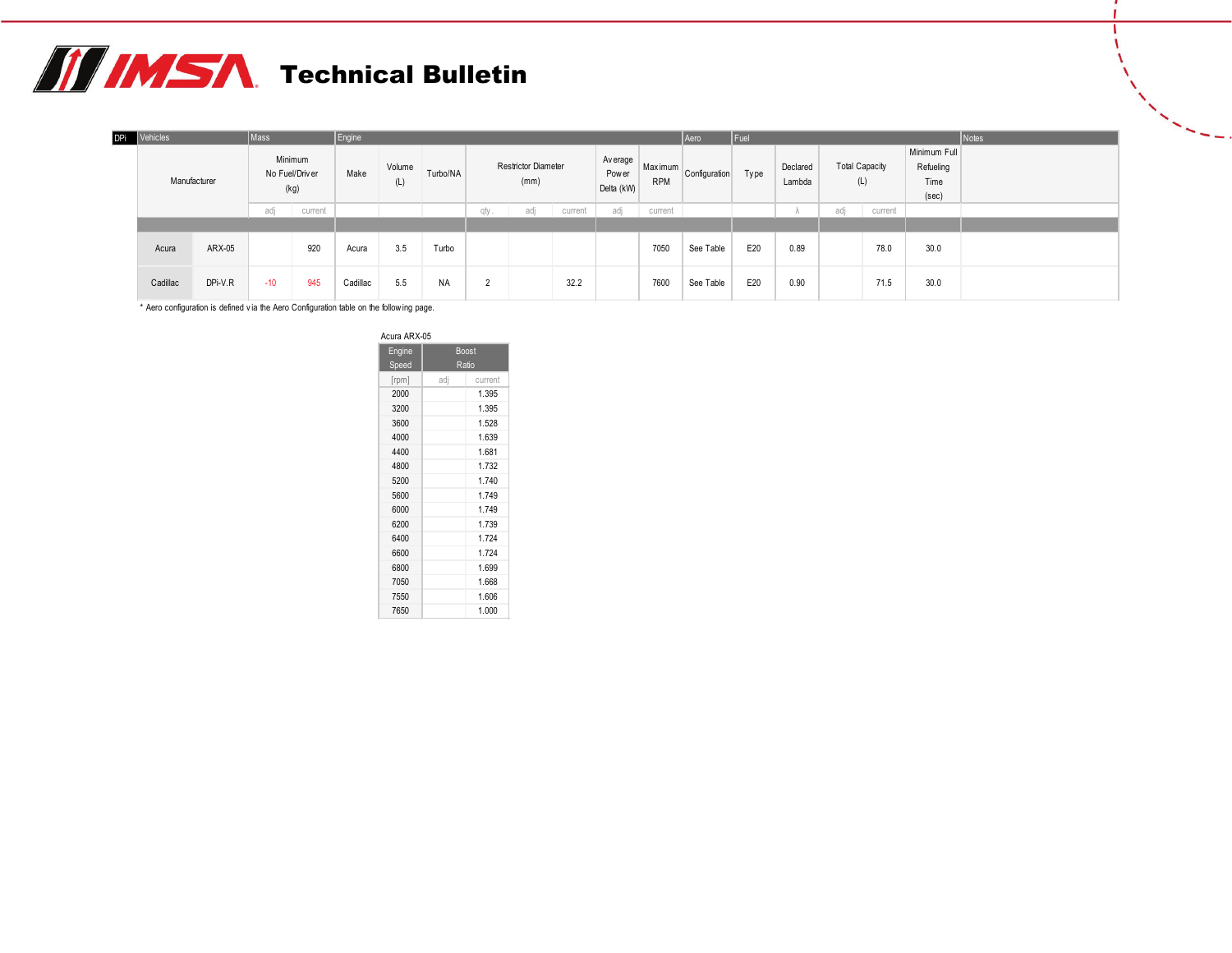

| DPi | DPi AERODYNAMIC       |         |                                               | FRONT AERODYNAMIC CONFIGURATIONS                                    |                                               |               |                             |                         |                                                                                                                      |                                | REAR AERODYNAMIC CONFIGURATIONS |                |                  |      |                       |
|-----|-----------------------|---------|-----------------------------------------------|---------------------------------------------------------------------|-----------------------------------------------|---------------|-----------------------------|-------------------------|----------------------------------------------------------------------------------------------------------------------|--------------------------------|---------------------------------|----------------|------------------|------|-----------------------|
|     | <b>CONFIGURATIONS</b> |         |                                               | <b>Optional Front Aerodynamic Configurations are</b><br>Independent |                                               |               |                             |                         | Optional Rear Aerodynamic Configurations Must be Used as a Complete Package; Mixing of Parts/Components is Forbidden |                                |                                 |                |                  |      |                       |
|     |                       |         | Dive Planes                                   | Packers / Inserts                                                   | Other                                         | Option        | <b>Tail Wicker</b>          |                         | Rear Wing Assembly                                                                                                   |                                |                                 | Rear Wing Flap |                  |      | Rear Wing Flap Wicker |
|     | Manufacturer          |         | Permitted<br>Options                          | Permitted<br>Configurations                                         | Permitted<br>Options                          |               | Type                        | Maximum<br>Height       | Type                                                                                                                 | Maximum<br>Angle /<br>Position | Type                            | Position       | Maximum<br>Angle | Span | Maximum<br>Height     |
|     |                       |         |                                               |                                                                     |                                               |               | mm                          | mm                      |                                                                                                                      | degrees                        |                                 |                | degrees          | mm   | mm                    |
|     |                       |         | <b>Per Technical</b><br>Credential<br>[IMSA]: | <b>Per Technical</b><br>Credential<br>[IMSA]:                       | <b>Per Technical</b><br>Credential<br>[IMSA]: |               | Per Technical               | Removed                 | Per Technical                                                                                                        |                                | Sprint                          |                |                  |      |                       |
|     | Acura                 | ARX-05  | Lower                                         |                                                                     | Acura Side                                    | <b>OPTION</b> | Credential                  | 16.3<br>Per             | Credential                                                                                                           | 12.4                           | As-Homologated                  | N/A            | 31.7             | 1800 | 10.0                  |
|     |                       |         | Double                                        | As-Tested                                                           | Wicker                                        |               | [IMSA]                      | Template                | [IMSA]                                                                                                               |                                | [FIA]                           |                |                  |      |                       |
|     |                       |         |                                               | [IMSA]                                                              | All Front Fender<br><b>Wicker Options</b>     |               |                             | 28.3<br>Per<br>Template |                                                                                                                      |                                |                                 |                |                  |      |                       |
|     |                       |         | Per Technical<br>Credential<br>[IMSA]:        | Per Technical<br><b>Credential</b><br>[IMSA]:                       | Per Technical<br>Credential<br>[IMSA]:        |               |                             | Removed                 |                                                                                                                      |                                |                                 |                |                  |      |                       |
|     |                       |         | 2019 HDF<br>Lower                             | Splitter                                                            |                                               |               |                             |                         |                                                                                                                      |                                |                                 |                |                  |      |                       |
|     |                       |         | 2020 HDF<br>Lower                             | Outboard<br>Fill-in Packers                                         | Cadillac Side<br>Wicker                       |               |                             |                         |                                                                                                                      |                                |                                 |                |                  |      |                       |
|     |                       |         | Double                                        | Front Wheel                                                         |                                               |               |                             | 8.0                     |                                                                                                                      |                                |                                 |                |                  |      |                       |
|     | Cadillac              | DPi-V.R |                                               | Arch Packer +<br><b>Lateral Wicker</b>                              | Must run Hood                                 | <b>OPTION</b> | Per Technical<br>Credential |                         | Sprint<br>As-Homologated                                                                                             | 15.0                           | Sprint<br>As-Homologated        | Rotated        | 26.8             | 1200 | $5.0$                 |
|     |                       |         |                                               | Must run STD                                                        | Opening at all<br>times                       | -1            | [IMSA]                      |                         | [FIA]                                                                                                                |                                | [FIA]                           |                |                  |      |                       |
|     |                       |         |                                               | Front Fender<br>Insert at all<br>times                              | 10mm Front                                    |               |                             |                         |                                                                                                                      |                                |                                 |                |                  |      |                       |
|     |                       |         |                                               |                                                                     | Fender Wicker                                 |               |                             | 30.0                    |                                                                                                                      |                                |                                 |                |                  |      |                       |
|     |                       |         |                                               |                                                                     | Must run Bib<br>Extension at all<br>times     |               |                             |                         |                                                                                                                      |                                |                                 |                |                  |      |                       |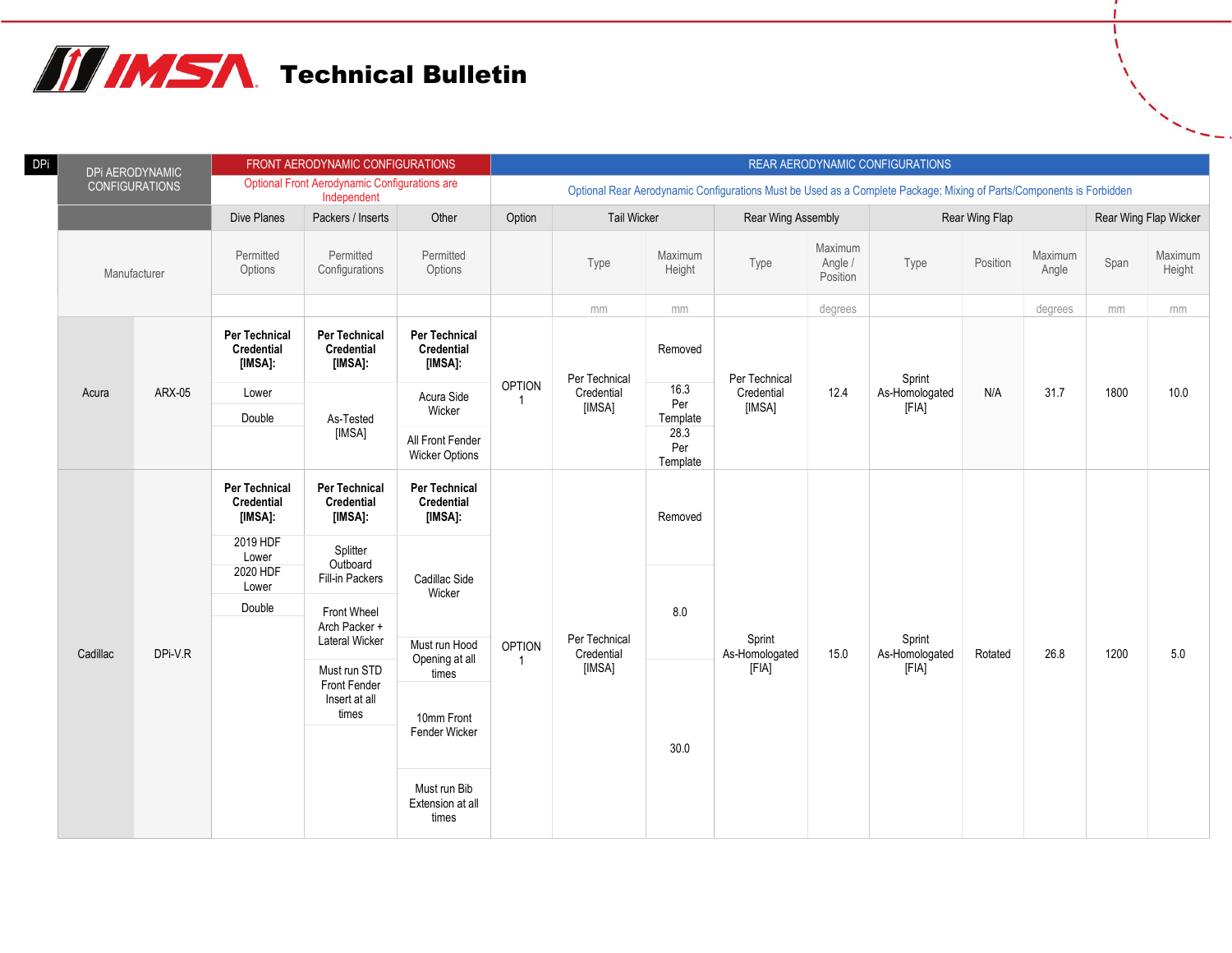# **TE IMSA** Technical Bulletin

| LMP2 Vehicles         |                | Mass |                                   | Engine |               |                       | Aero          | Fuel        |                              |         |                                            | Notes |
|-----------------------|----------------|------|-----------------------------------|--------|---------------|-----------------------|---------------|-------------|------------------------------|---------|--------------------------------------------|-------|
|                       | Constructor    |      | Minimum<br>No Fuel/Driver<br>(kg) | Make   | Volume<br>(L) | Maximum<br><b>RPM</b> | Configuration | <b>Type</b> | <b>Total Capacity</b><br>(L) |         | Minimum Full<br>Refueling<br>Time<br>(sec) |       |
|                       |                | adj  | current                           |        |               | current               |               |             | adj                          | current |                                            |       |
|                       |                |      |                                   |        |               |                       |               |             |                              |         |                                            |       |
| Dallara               | P217           |      | 940                               | Gibson | 4.2           | 8700                  | See Table     | E20         |                              | 75.0    | 34.0                                       |       |
| Ligier<br>Automotiv e | Ligier JS P217 |      | 940                               | Gibson | 4.2           | 8700                  | See Table     | E20         |                              | 75.0    | 34.0                                       |       |
| <b>ORECA</b>          | 07             |      | 940                               | Gibson | 4.2           | 8700                  | See Table     | E20         |                              | 75.0    | 34.0                                       |       |

\* Aero configuration is defined v ia the Aero Configuration table on the follow ing page.

| LMP2 |                       | LMP2 AERODYNAMIC      |                                                         | FRONT AERODYNAMIC CONFIGURATIONS                          |                         |          |                                    |                   |                                              |                                 | <b>REAR AERODYNAMIC CONFIGURATIONS</b>                                                                                |                |                   |      |                       |
|------|-----------------------|-----------------------|---------------------------------------------------------|-----------------------------------------------------------|-------------------------|----------|------------------------------------|-------------------|----------------------------------------------|---------------------------------|-----------------------------------------------------------------------------------------------------------------------|----------------|-------------------|------|-----------------------|
|      |                       | <b>CONFIGURATIONS</b> |                                                         | Optional Front Aerodynamic Configurations are Independent |                         |          |                                    |                   |                                              |                                 | Optional Rear Aerody namic Configurations Must be Used as a Complete Package; Mixing of Parts/Components is Forbidden |                |                   |      |                       |
|      |                       |                       | Dive Planes                                             | Packers / Inserts                                         | Other                   | Option   | Tail Wicker                        |                   | Rear Wing Assembly                           |                                 |                                                                                                                       | Rear Wing Flap |                   |      | Rear Wing Flap Wicker |
|      |                       | Constructor           | Permitted Options                                       | Permitted<br>Configurations                               | Permitted Options       |          | Type                               | Maximum<br>Height | Ty pe                                        | Max imum<br>Angle /<br>Position | Type                                                                                                                  | Position       | Max imum<br>Angle | Span | Maximum<br>Height     |
|      |                       |                       |                                                         |                                                           |                         |          | mm                                 | mm                |                                              | degrees                         |                                                                                                                       |                | degrees           | mm   | mm                    |
|      | Dallara               | P <sub>217</sub>      | As-Homologated<br>[FIA]:<br>Low er<br>Double            | As-Homologated<br>[FIA]                                   | As-Homologated<br>[FIA] | OPTION 1 | Per Technical<br>Credential [IMSA] | 8.0               | Per Technical<br>Credential [IMSA]<br>[IMSA] | 16.0                            | Sprint<br>As-Homologated<br>[FIA]                                                                                     | STD            | 23.4              | 1200 | 5.0                   |
|      | Ligier<br>Automotiv e | Ligier JS P217        | As-Homologated<br>$[FIA]$ :<br><b>MDF</b><br><b>HDF</b> | As-Homologated<br>[FIA]                                   | As-Homologated<br>[FIA] | OPTION 1 | As-Homologated<br>[FIA]            | 12.5              | Sprint<br>As-Homologated<br>[FIA]            | 15.3<br>(A1/MP1)                | Sprint<br>As-Homologated<br>[FIA]                                                                                     | F4/0           | N/A               |      | N/A                   |
|      | ORECA                 | 07                    | As-Homologated<br>$[FIA]$ :<br>Lower<br>Double          | As-Homologated<br>[FIA]                                   | As-Homologated<br>[FIA] | OPTION 1 | As-Homologated<br>[FIA]            | 16.3              | Sprint<br>As-Homologated<br>[FIA]            | 13.6<br>(Position 1)            | Sprint<br>As-Homologated<br>[FIA]                                                                                     | N/A            | 33.5              | Full | 10.0                  |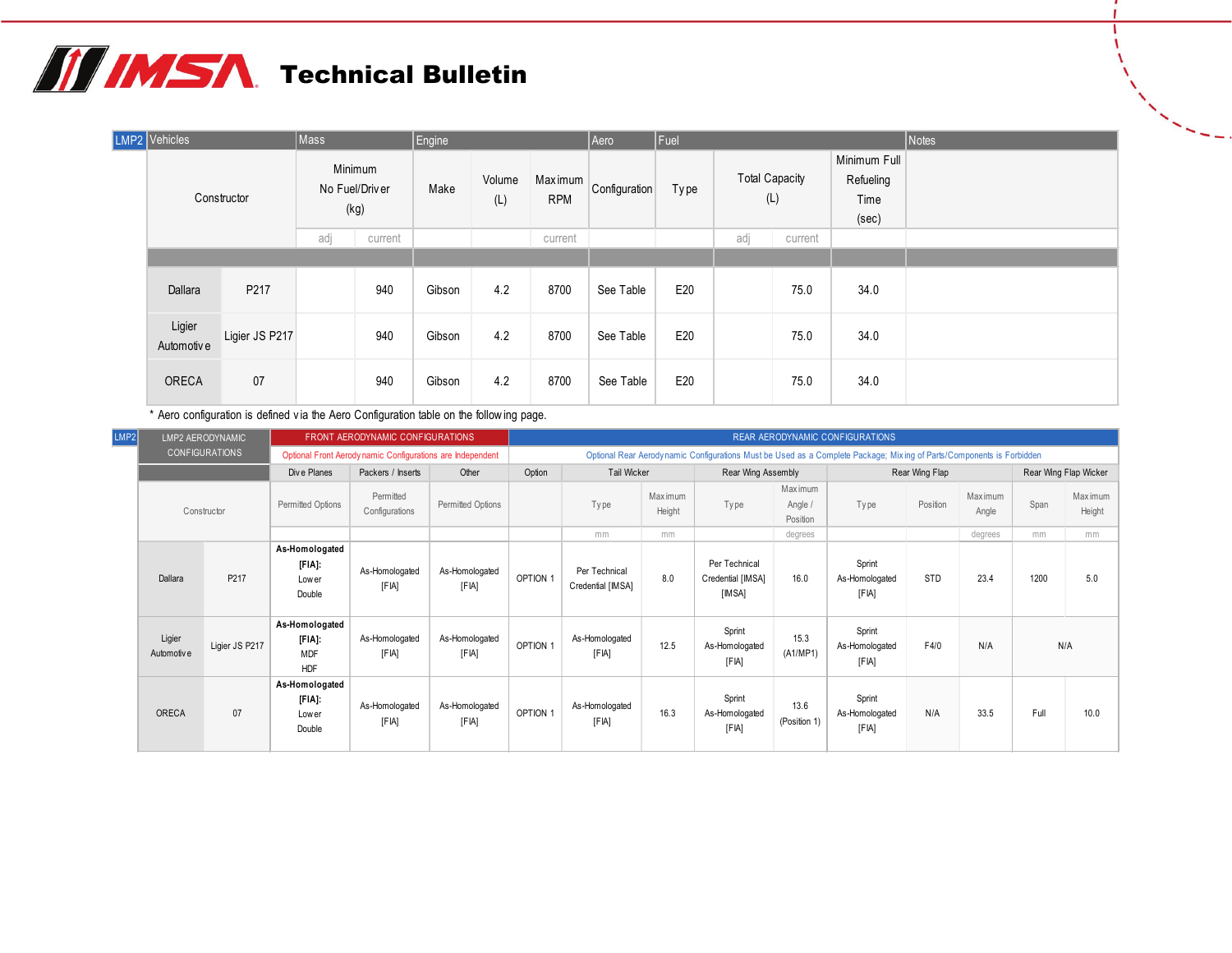# **THIMSA** Technical Bulletin

| GTD<br>GTD PRO | Vehicles     |                         | Mass  |                                | Engine         |                          |         |                                  |             |         | Ride Height                      |         | Fuel            |        |     |                              |                                               | Notes                                                                  |
|----------------|--------------|-------------------------|-------|--------------------------------|----------------|--------------------------|---------|----------------------------------|-------------|---------|----------------------------------|---------|-----------------|--------|-----|------------------------------|-----------------------------------------------|------------------------------------------------------------------------|
|                | Manufacturer |                         |       | Minimum<br>No Fuel/Driver (kg) |                | Restrictor Diameter (mm) |         | Av erage<br>Pow er<br>Delta (kW) | Maximum RPM |         | Minimum Ground<br>Clearance (mm) |         | Type            | Lambda |     | <b>Total Capacity</b><br>(L) | Minimum<br>Full<br>Refueling<br>Time<br>(sec) |                                                                        |
|                |              |                         | adj   | current                        | qty.           | adj                      | current | adj                              | adj         | current | adj                              | current |                 |        | adj | current                      |                                               |                                                                        |
|                | Acura        | NSX GT3                 |       | 1305                           |                |                          |         |                                  |             | 7500    |                                  | 50.0    | <b>IMSA 100</b> | 0.88   |     | 109.0                        | 40.0                                          | EVO II                                                                 |
|                | Aston Martin | Vantage AMR<br>GT3      |       | 1270                           |                |                          |         |                                  |             | 7200    |                                  | 50.0    | <b>IMSA 100</b> | 0.91   |     | 106.0                        | 40.0                                          |                                                                        |
|                | <b>BMW</b>   | M4 GT3                  |       | 1295                           |                |                          |         |                                  |             | 7250    |                                  | 50.0    | <b>IMSA 100</b> | 1.10   |     | 97.0                         | 40.0                                          |                                                                        |
|                | Corv ette    | C8.R GTD                |       | 1370                           | $\mathbf{1}$   |                          | 41.6    |                                  |             | 7400    |                                  | 50.0    | <b>IMSA 100</b> | 0.88   |     | 88.0                         | 40.0                                          | 10 mm Rear Wing Gurney Required,<br>55 kg in BoP Ballast Box (+/-3 kg) |
|                |              | Lamborghini Huracan GT3 |       | 1340                           | $\overline{2}$ |                          | 39.0    |                                  |             | 8500    |                                  | 50.0    | <b>IMSA 100</b> | 0.89   |     | 104.0                        | 40.0                                          |                                                                        |
|                | Lexus        | RC F GT3                |       | 1360                           | $\overline{2}$ |                          | 37.0    |                                  |             | 7200    |                                  | 50.0    | <b>IMSA 100</b> | 0.86   |     | 103.0                        | 40.0                                          |                                                                        |
|                | McLaren      | 720S GT3                |       | 1280                           |                |                          |         |                                  |             | 8000    |                                  | 50.0    | <b>IMSA 100</b> | 0.88   |     | 107.0                        | 40.0                                          |                                                                        |
|                | Mercedes     | AMG GT3                 |       | 1370                           | $\overline{2}$ |                          | 35.0    |                                  |             | 7700    |                                  | 50.0    | <b>IMSA 100</b> | 0.90   |     | 105.0                        | 40.0                                          |                                                                        |
|                | Porsche      | 911 GT3 R               | $+10$ | 1330                           | $\overline{2}$ |                          | 40.0    |                                  |             | 9500    |                                  | 50.0    | <b>IMSA 100</b> | 0.88   |     | 99.0                         | 40.0                                          |                                                                        |